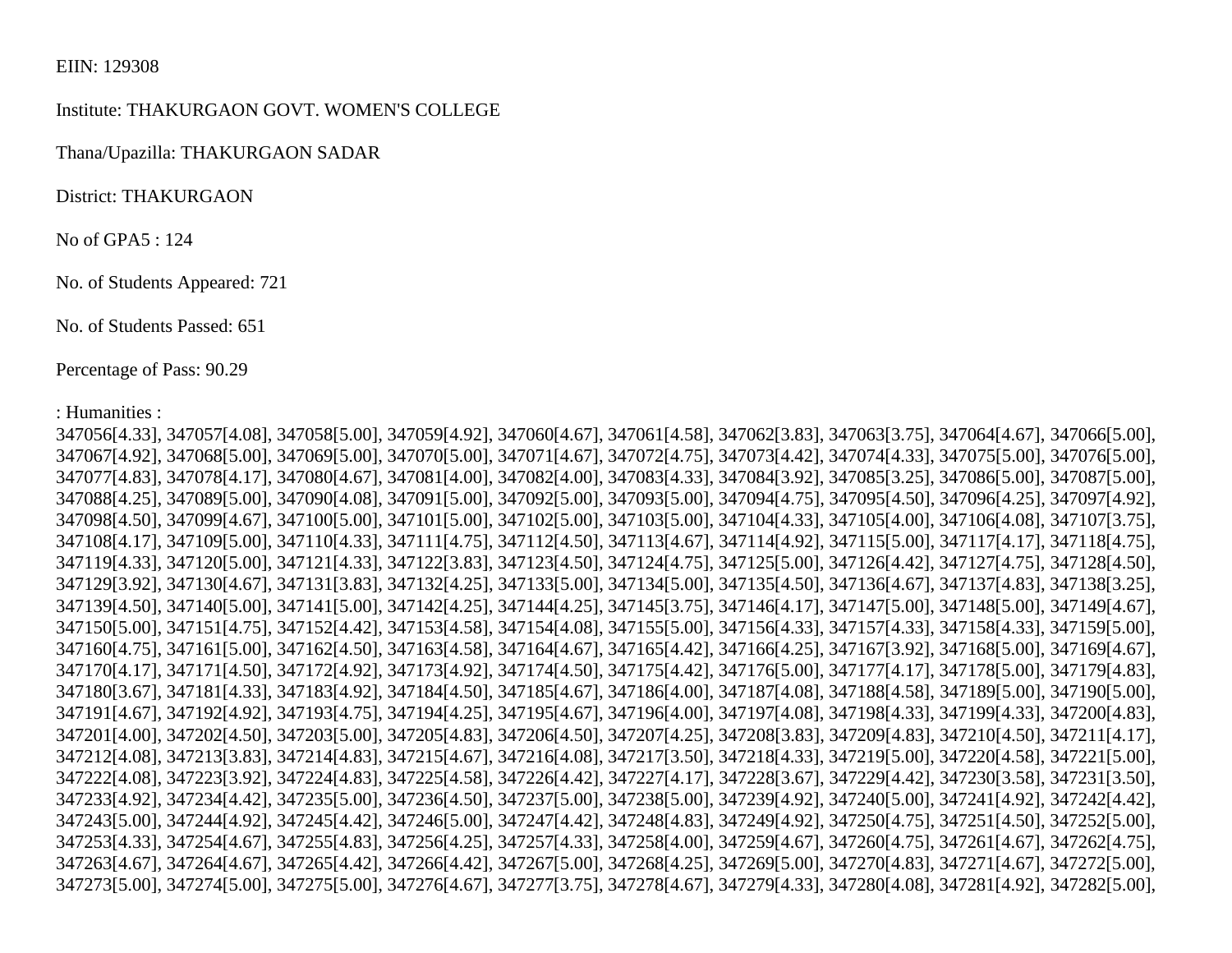347283[4.83], 347284[4.58], 347285[4.83], 347286[4.42], 347287[4.42], 347288[4.42], 347289[4.58], 347290[4.83], 347291[4.67], 347292[4.75], 347293[5.00], 347294[4.67], 347295[4.50], 347296[5.00], 347297[4.33], 347298[5.00], 347299[4.50], 347300[5.00], 347301[4.50], 347303[4.67], 347304[5.00], 347305[4.83], 347306[4.33], 347307[4.42], 347308[4.83], 347309[4.67], 347310[5.00], 347311[4.83], 347312[4.25], 347314[5.00], 347315[5.00], 347316[5.00], 347317[4.50], 347318[4.08], 347319[4.50], 347320[4.42], 347321[4.58], 347322[4.83], 347323[5.00], 347324[5.00], 347325[4.58], 347326[5.00], 347327[4.83], 347328[4.58], 347329[4.83], 347330[4.58], 347331[4.25], 347332[4.50], 347333[4.33], 347334[4.42], 347335[5.00], 347337[4.58], 347338[4.00], 347339[3.92], 347340[4.92], 347343[4.75], 714434[3.17], 714435[5.00], 714436[4.75], 714437[4.50], 714438[4.58], 714440[3.92], 714441[3.92], 950207[3.75] = 284

347065[F1], 347116[F1], 347143[F2], 347182[F1], 347204[F1], 347336[F1], 347342[F1], 714439[F1], 714433[F2] = 9

347079[ABS.], 347232[ABS.], 347302[ABS.], 347313[ABS.], 347341[ABS.] = 5

: Business :

426846[2.67], 426847[2.83], 426849[3.50], 426850[3.92], 426851[3.42], 426852[4.33], 426853[3.92], 426854[3.33], 426855[2.75], 426858[4.08], 426859[4.67], 426860[4.42], 426861[4.08], 426862[5.00], 426863[4.67], 426864[4.25], 426865[3.08], 426866[4.92], 426867[3.92], 426868[4.00], 426869[3.83], 426871[4.50], 426872[4.00], 426873[2.92], 426874[3.58], 426875[3.08], 426876[2.83], 426877[3.08], 426878[3.25], 426879[3.33], 426880[3.50], 426881[3.25], 426882[4.08], 426883[3.08], 426884[3.67], 426885[3.83], 426886[3.58], 426887[4.17], 426888[2.67], 426889[4.50], 426890[4.17], 426891[4.00], 426893[4.50], 426896[4.67], 426897[4.17], 426898[4.17], 426899[3.92], 426900[3.92], 426901[4.17], 426902[4.08], 426903[4.25], 426904[4.58], 426905[4.83], 426906[4.50], 426907[2.75], 426908[3.42], 426910[3.83], 426911[3.50], 426912[3.50], 426913[4.25], 426916[3.83], 426917[3.83], 426918[5.00], 426919[3.42], 426920[2.92], 426921[2.50], 426923[4.08], 426924[4.33], 426925[3.67], 426926[3.92], 426927[2.92], 426928[3.33], 426930[4.50], 426931[4.08], 426932[3.50], 426933[4.50], 426934[4.00], 426935[3.25], 426936[3.92], 426937[3.25], 426938[3.75], 426939[4.42], 426940[4.00], 426941[3.00], 426942[3.58], 426943[4.58], 426944[3.58], 426945[4.75], 426946[3.33], 426947[4.17], 426948[3.75], 426949[4.42], 426951[3.83], 426952[3.50], 426953[3.92], 426954[3.25], 426955[4.08], 426956[2.83], 426957[4.08], 426958[3.42], 426959[3.50], 426960[3.50], 426961[3.50], 426962[4.83], 426963[3.92], 426964[4.42], 426965[3.67], 426966[5.00], 426967[4.67], 426968[4.58], 426969[3.92], 426970[4.83], 426971[3.92], 426972[4.33], 426973[3.75], 426974[3.58], 426975[4.92], 426977[3.67], 426978[4.25], 426979[3.92], 426980[4.42], 426981[3.75], 426982[4.92], 426983[4.33], 426984[4.00], 426985[3.42], 426986[4.17], 426987[3.58], 426988[3.25], 426989[3.75], 426991[4.25], 426992[3.42], 426993[3.67], 426994[3.25], 803040[3.75], 803041[4.42], 803044[3.17] = 137 426848[F1], 426856[F1], 426892[F1], 426894[F1], 426895[F1], 426909[F1], 426915[F1], 426922[F1], 426929[F1], 426950[F1], 426976[F1],  $803042$ [F1],  $803043$ [F1] = 13 426857[ABS.], 426870[ABS.], 426914[ABS.], 426990[ABS.] = 4 : Science : 156420[4.33], 156421[4.17], 156422[3.83], 156423[3.75], 156424[4.33], 156425[3.58], 156426[4.25], 156427[5.00], 156428[4.58], 156429[3.83], 156430[4.25], 156431[5.00], 156432[4.58], 156433[4.17], 156434[4.33], 156435[4.08], 156437[5.00], 156440[5.00], 156441[5.00], 156442[4.42], 156443[3.92], 156444[5.00], 156446[4.25], 156447[4.42], 156451[4.92], 156452[4.83], 156453[4.75], 156454[4.58], 156456[5.00], 156457[4.67], 156458[4.58], 156459[4.50], 156460[4.92], 156461[5.00], 156462[4.75], 156463[4.50], 156464[4.75], 156465[4.58], 156468[5.00], 156470[4.67], 156472[5.00], 156473[4.50], 156475[4.33], 156477[4.42], 156479[4.25], 156480[5.00], 156481[4.42], 156482[4.50], 156484[4.92], 156485[5.00], 156487[5.00], 156488[5.00], 156489[5.00], 156490[3.75], 156491[3.83], 156493[4.50], 156494[4.50], 156497[4.42], 156498[5.00], 156500[4.50], 156501[4.42], 156502[4.75], 156503[3.92], 156504[4.50], 156506[4.92], 156508[3.92], 156510[3.83], 156512[4.58], 156513[4.33], 156514[4.67], 156515[4.42], 156516[4.33], 156518[5.00], 156519[4.75], 156520[4.33], 156521[5.00], 156522[3.92], 156523[5.00], 156524[5.00], 156525[5.00], 156526[4.75], 156528[3.92], 156529[5.00], 156532[4.92], 156533[4.17], 156534[4.25], 156535[4.58], 156536[4.42], 156537[3.58], 156538[4.08], 156539[3.75], 156540[4.25], 156541[4.08], 156542[3.67], 156543[3.67], 156544[4.00], 156545[4.08], 156546[5.00], 156547[4.58], 156548[4.33], 156550[3.92], 156551[3.92], 156552[3.92], 156553[3.58], 156554[4.17], 156555[4.08], 156556[4.25], 156557[4.08], 156558[4.00], 156559[4.83],